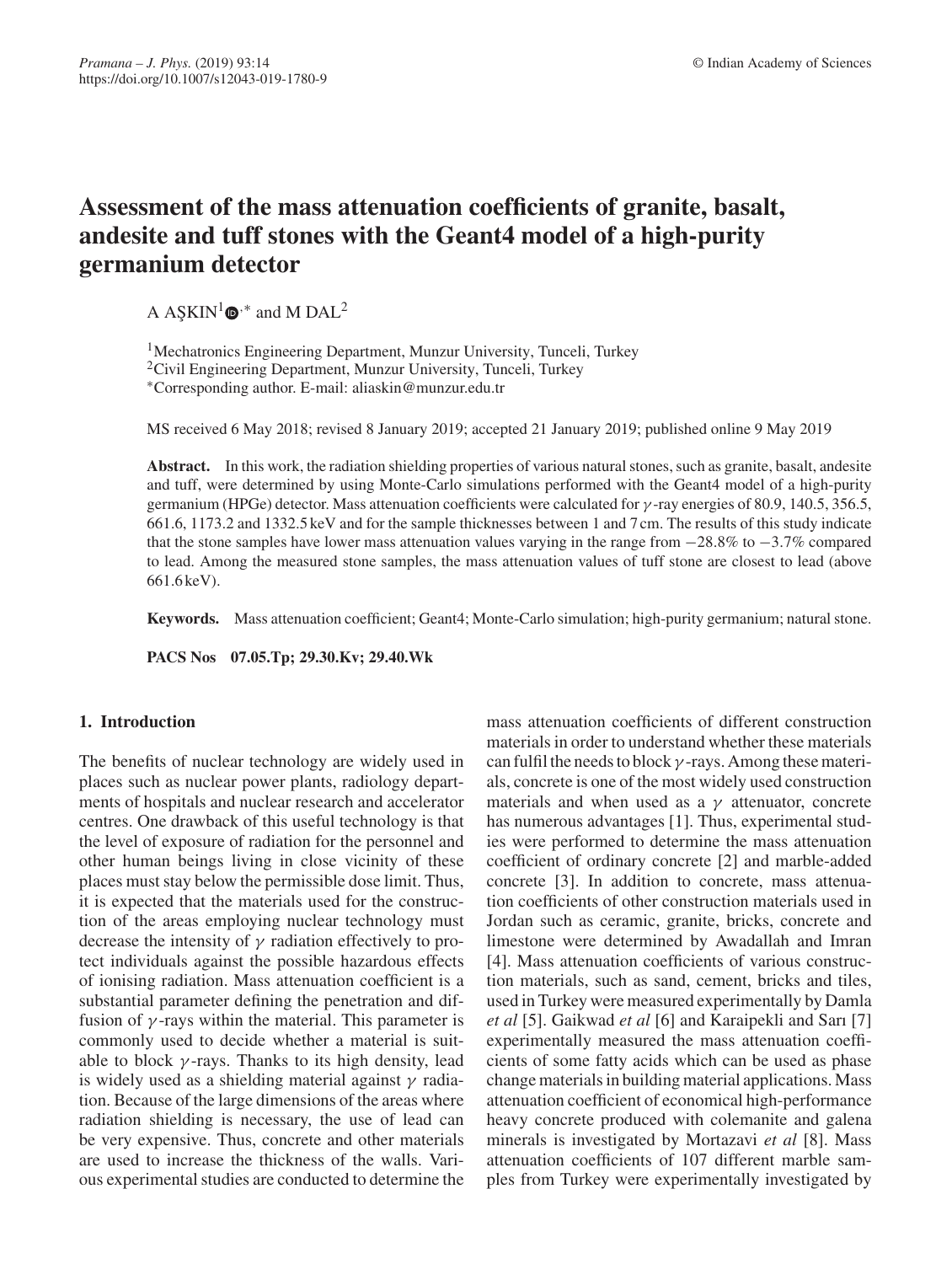Cevik *et al* [9]. As an alternative to the experimental techniques, Monte-Carlo simulations can be used to determine the mass attenuation coefficients of the building materials. Monte-Carlo methods are more flexible and provide an easy way to estimate the radiation interaction parameters. MNCP-X and FLUKA models of a NaI(Tl) detector were used to realise Monte-Carlo simulations to estimate the mass attenuation coefficients of ordinary concrete [10,11] and the results were compared with the values from XCOM [12] database. The calculated results from both studies are in good agreement with the XCOM data. Mass attenuation coefficients of concrete, bricks, cement plaster and the effects of barite, which is used as an additive in bricks, on the mass attenuation were determined using Monte-Carlo simulations with the MCNP-X model of NaI(Tl) detector [13].  $\gamma$ -Ray shielding properties of a polymeric compound with gadolinium were investigated by using Monte-Carlo simulations made with the Geant4 and MCNP-X simulation toolkits [14]. In this study, the mass attenuation coefficients of grey granite from the Bergama district of Izmir city, basalt from the Aliaga district of Izmir city, andesite from the Golbasi district of Ankara city and tuff from the Seydiler district of Afyonkarahisar city were determined by performing Monte Carlo simulations with the Geant4 model of a HPGe detector.

#### **2. Materials and methods**

#### 2.1 *Theoretical background*

When a beam of  $\gamma$ -ray photons passes through a material, the intensity of the incident beam shall be attenuated according to the Beer–Lamberts law as given in

$$
I = I_0 \cdot e^{-\mu \cdot x},\tag{1}
$$

where  $I_0$  and  $I$  are the incident and attenuated photon intensities respectively,  $x$  (cm) is the thickness of the material and  $\mu$  (cm<sup>-1</sup>) is the linear attenuation coefficient of the sample. In order to measure the incident photon intensity, measurements are run first without the sample between the source and the detector. Attenuated photon intensities were calculated for different material thicknesses placed between the source and the detector.  $ln(I_0/I)$  is plotted vs. the thickness of the sample. The slope of a linear fit to these data gives the linear attenuation coefficient,  $\mu$ . The mass attenuation coefficient,  $\mu$ <sub>m</sub> (cm<sup>2</sup> g<sup>-1</sup>), of a material is calculated by using

$$
\mu_{\rm m} = \mu/\rho,\tag{2}
$$

where  $\rho$  is the density (g cm<sup>-3</sup>) of the absorbing material.

## 2.2 *Monte-Carlo simulations*

In this work, the model of a HPGe detector was coded into Geant4 to carry out Monte-Carlo simulations for the estimation of mass attenuation coefficients of the natural stones. Geant4 is a Monte-Carlo simulation toolkit used for the systems for high-energy, nuclear, accelerator, medical and low-energy physics applications. Geant4 is based on the object-oriented  $C++$  programming. The Geant4 kernel manages runs, events and tracking of passages of particles through matter [15]. It allows users to simulate all aspects of an experimental set-up such as the geometry of a detector, primary particle generation of events, types of particles and physics processes such as electromagnetic, hadronic and decay physics that manage particle interactions. It provides information about the energy, momentum and particle track at each step of the interaction of particles within matter. In this work, the simulated detector geometry is based on the HPGe detector produced by the Canberra semiconductors. The core of the detector consists of a 2.2 kg HPGe crystal installed as an ionisation detector. The crystal is a p-type semiconductor crystal that was grown in a closed-ended coaxial orientation. It is 82 mm in diameter and 81.5 mm in height. The core cavity of the crystal has 10.5 mm diameter and 62.5 mm height. The detector has a 1 mm thick copper endcap window placed 6.3 mm from the top of the germanium crystal. The thickness of the crystal dead layer is 0.8 mm. Figure 1 shows the Geant4 model of the HPGe detector geometry. A few very thin and small parts such as crystal dead layer, infrared radiation (IR) windows made of mylar and kapton and signal contacts are not distinguishable in this picture.

As shown in figure 2, the detector and the  $\gamma$ -ray source were surrounded by a 5 cm thick lead shield. A stone sample was placed between the source and the detector.  $\gamma$ -Rays emitted by the source are collimated by a lead collimator, attenuated by the sample and again collimated and detected by the detector. Thanks to the use of narrow beam geometry and lead collimator, counting of the scattered photons as a part of the transmitted beam is decreased. Therefore, the systematic uncertainties in the measurements are minimised [16].

The mass attenuation coefficients of stone samples were determined for stone thicknesses varying from 1 to 7 cm and for  $\gamma$ -ray energies of 80.9, 140.5, 356.5, 661.6, 1173.2 and 1332.5 keV. The source was defined as a spherical point source. The type, energy, direction and position of particles are user-defined parameters that are input into Geant4.  $\gamma$ -Rays with the aforementioned energies were emitted directly onto the stone samples. The geometry, chemical composition, mass fractions and densities of the stone samples were coded into Geant4 as well. The values used for the stone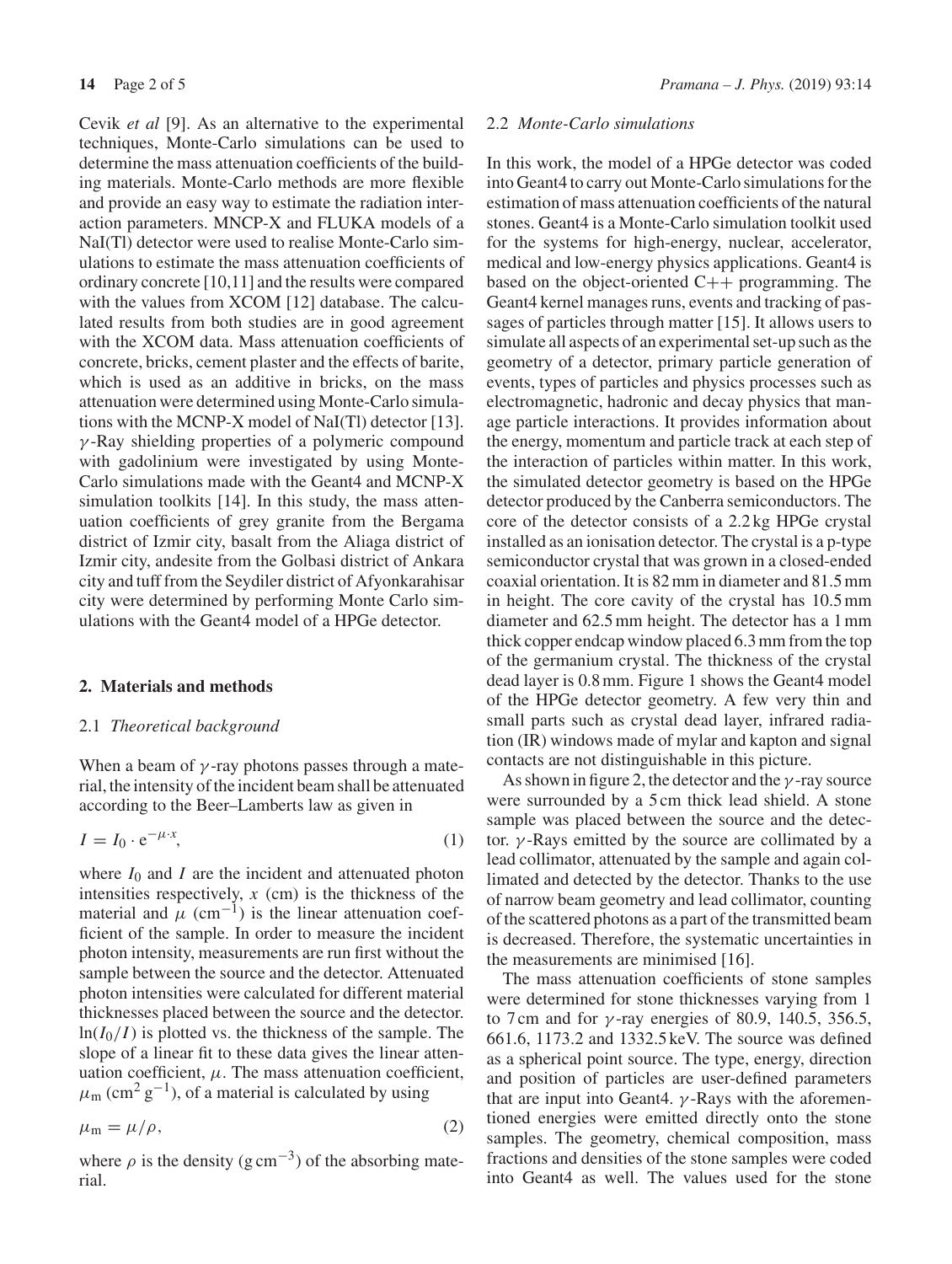

**Figure 1.** Geant4 model of the HPGe detector used for determining mass attenuation coefficient.



Figure 2. Schematic diagram of the Geant4 set-up.

samples are shown in table 1. Prior to performing the measurements of the stone samples, mass attenuation coefficients of lead were determined with the Geant4 model of HPGe detector and compared with the existing experimentally calculated values to validate the geometry and for the benchmarking of the calculated results.

## **3. Results and discussion**

In order to validate the Geant4 model of HPGe detector, the mass attenuation coefficients of the lead sample were calculated for the  $\gamma$ -ray energies of 661.6, 1173.2 and 1332.5 keV in the present study. In table 2 the calculated mass attenuation values of lead are compared with the previously determined experimental values [19]. The deviations in the obtained results with respect to the experimental data were calculated according to

$$
D = \frac{R_{\rm E} - R_{\rm p}}{R_{\rm E}} \times 100,\tag{3}
$$

where  $R<sub>E</sub>$  is the experimentally determined mass attenuation coefficient of lead and  $R<sub>P</sub>$  is the results from the present study.

The calculated mass attenuation values for the lead sample from this study are in agreement with the experimental results. This proves the reliability of the Geant4 model of HPGe detector and the reliability of the results from the Monte-Carlo simulations. The estimated mass attenuation values for the grey granite, basalt, andesite and tuff samples are presented in table 3. Mass attenuation values decrease with the increasing  $\gamma$  energy. This is because the high-energy  $\gamma$ 's have more penetration and diffusion ability within the material. The plot shown in figure 3 compares the calculated results for all four types of stone samples. As can be seen from table 3 and figure 3, the basalt has the highest mass attenuation value at 80.9 keV. This is due to the higher ratio of  $Fe<sub>2</sub>O<sub>3</sub>$  compound in the basalt. High atomic number of Fe is an important factor for blocking the low-energy  $\gamma$ -rays. At low energies, photoelectric absorption is the dominant interaction mechanism and the cross-section of the interaction is proportional to  $Z^4/E^3$ , whereas for the  $\gamma$ -ray energies starting from 661.6 keV, the tuff sample has the highest mass attenuation values. This can be explained by the higher ratio of  $SiO<sub>2</sub>$  in the tuff sample compared to the other samples. If the mass attenuation values of the stone samples are compared with the experimentally determined mass attenuation values of lead, stone samples have lower mass attenuation between  $-28.8\%$  and  $-18.1\%$  at 661.6 keV, between −18% and −8.9% at 1173.2 keV and between −28.3% and −3.7% at 1332.5 keV. The lowest differences are observed in the values calculated for the tuff sample.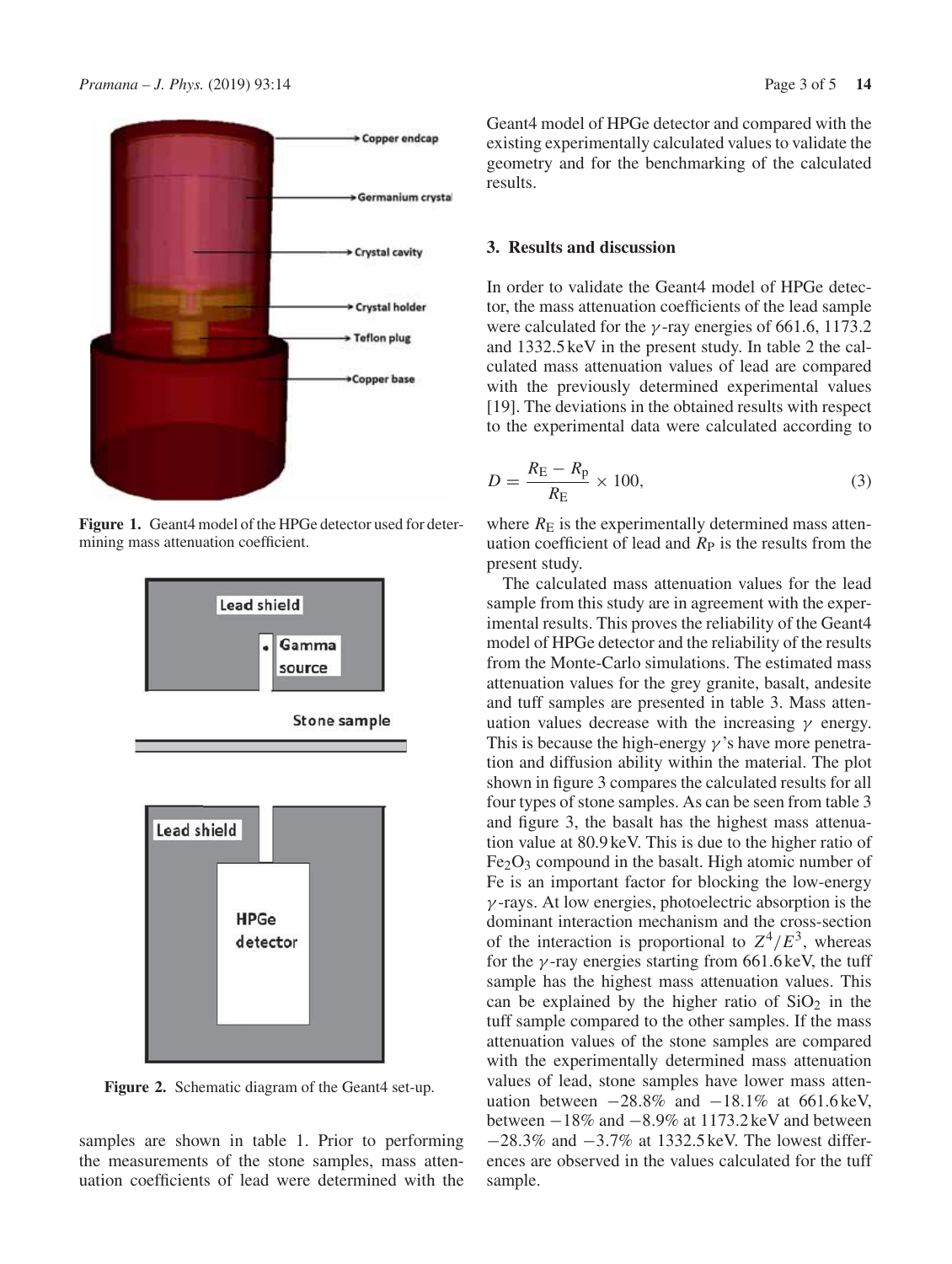**Table 1.** Chemical compound and mass fractions  $(\%)$  of grey granite (density = 2.74 g cm<sup>-3</sup>), basalt (density = 2.72 g cm<sup>-3</sup>), andesite (density = 2.63 g cm<sup>-3</sup>) [17] and tuff (density =  $2.4 \text{ g cm}^{-3}$ ) [18] samples.

| Compound                       | Grey granite | <b>Basalt</b> | Andesite | Tuff  |
|--------------------------------|--------------|---------------|----------|-------|
| SiO <sub>2</sub>               | 66.25        | 57.25         | 62.10    | 73.50 |
| Fe <sub>2</sub> O <sub>3</sub> | 4.15         | 9.30          | 6.0      | 0.52  |
| CaO                            | 3.80         | 6.50          | 3.40     | 0.85  |
| MgO                            | 2.10         | 3.50          | 0.40     | 0.11  |
| Na <sub>2</sub> O              | 3.30         | 2.80          | 4.40     | 3.78  |
| $Al_2O_3$                      | 15.0         | 15.20         | 16.50    | 14.70 |
| $K_2O$                         | 3.90         | 2.50          | 2.70     | 5.70  |
| TiO <sub>2</sub>               |              |               |          | 0.06  |

**Table 2.** Calculated mass attenuation coefficients ( $\mu$ <sub>m</sub>) of lead (density = 11.3 g cm<sup>-3</sup>) and comparison with the previously determined experimental values.

| Energy (keV) | $\mu_{\rm m}$ (cm <sup>2</sup> g <sup>-1</sup> ) | Deviation $(D)$ $(\%)$ |        |
|--------------|--------------------------------------------------|------------------------|--------|
|              | Present work                                     | Experimental values    |        |
| 661.6        | $0.096 \pm 0.0065$                               | $0.091 \pm 0.0070$     | $-5.2$ |
| 1173.2       | $0.063 \pm 0.0028$                               | $0.064 \pm 0.0050$     | 1.6    |
| 1332.5       | $0.053 \pm 0.0027$                               | $0.061 \pm 0.0084$     | 15.0   |

**Table 3.** Calculated mass attenuation coefficients ( $\mu_{\rm m}$ ) of natural stones from Turkey.

|              | $\mu_{\rm m}$ (cm <sup>2</sup> g <sup>-1</sup> ) |                     |                     |                     |  |
|--------------|--------------------------------------------------|---------------------|---------------------|---------------------|--|
| Energy (keV) | Grey granite                                     | <b>Basalt</b>       | Andesite            | Tuff                |  |
| 80.9         | $0.191 \pm 0.007$                                | $0.216 \pm 0.006$   | $0.195 \pm 0.005$   | $0.192 \pm 0.005$   |  |
| 140.5        | $0.138 \pm 0.003$                                | $0.138 \pm 0.003$   | $0.123 \pm 0.003$   | $0.138 \pm 0.003$   |  |
| 356.5        | $0.0965 \pm 0.0033$                              | $0.0957 \pm 0.0034$ | $0.0927 \pm 0.0034$ | $0.0900 \pm 0.0036$ |  |
| 661.6        | $0.0682 \pm 0.0036$                              | $0.0648 \pm 0.0036$ | $0.0669 \pm 0.0038$ | $0.0745 \pm 0.0041$ |  |
| 1173.2       | $0.0556 \pm 0.0043$                              | $0.0540 \pm 0.0044$ | $0.0525 \pm 0.0045$ | $0.0583 \pm 0.0046$ |  |
| 1332.5       | $0.0534 \pm 0.0048$                              | $0.0437 \pm 0.0047$ | $0.0532 \pm 0.0049$ | $0.0587 \pm 0.0050$ |  |



**Figure 3.** Comparison of the mass attenuation coefficients calculated for the stone samples.

#### **4. Conclusion**

A Geant4 model of an HPGe detector is used for the first time to perform Monte-Carlo simulations in order to numerically obtain the mass attenuation coefficients of the naturally occurring materials. This study proves that the Geant4 model of an HPGe detector is reliable to estimate the mass attenuation coefficients of grey granite, basalt, andesite and tuff stones originating from different cities in Turkey. Since the mass attenuation coefficients of these special stones have not been determined previously, the results of this study are important to show the shielding potential of these stones against  $\gamma$ -rays. The results of this study indicated that the tuff stone has the highest mass attenuation value (above 661.6 keV) and these values are close to the experimentally determined values for lead. Thus, tuff stone can be used as a shield